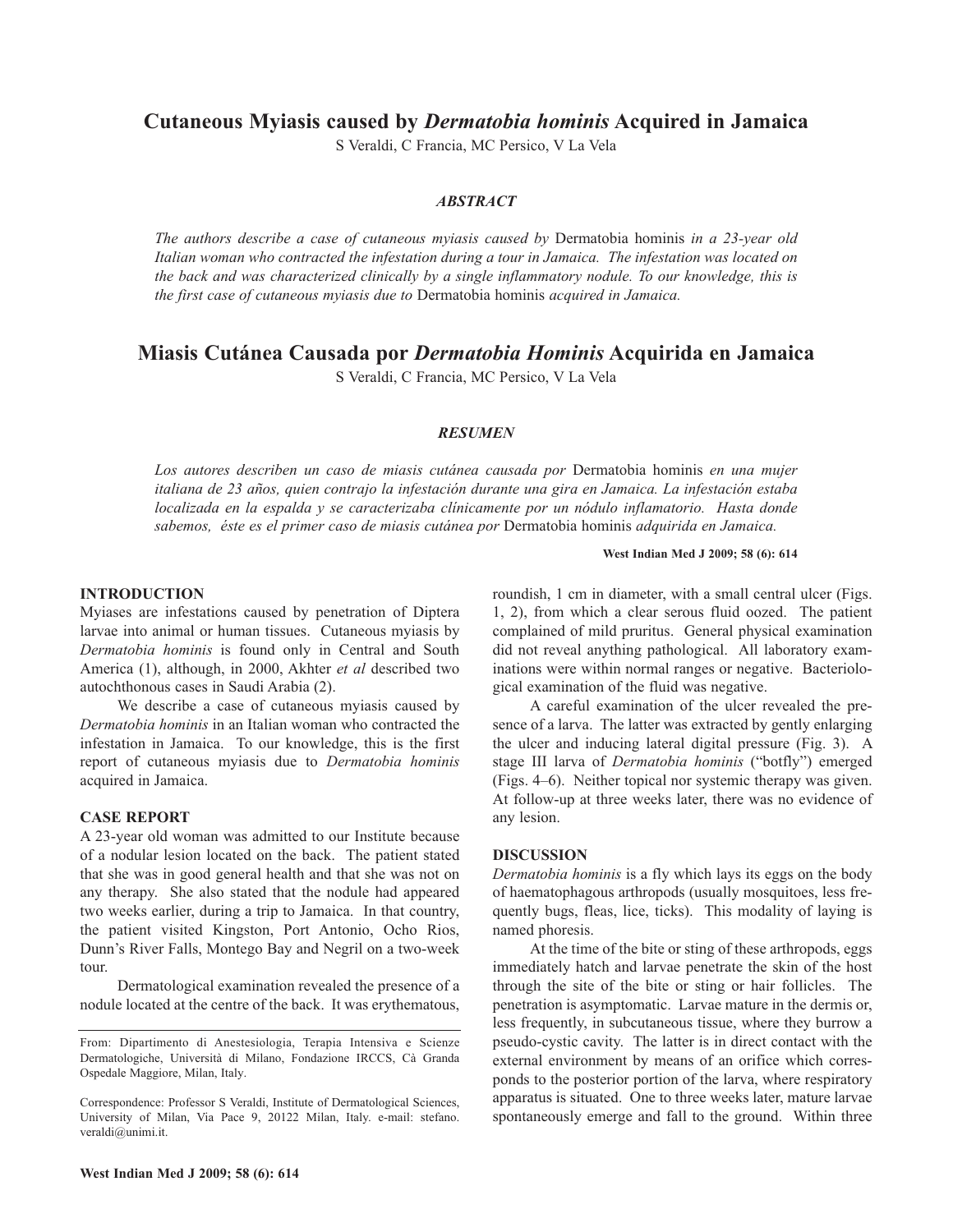





Figs. 1, 2: Inflammatory nodule, with a small central ulcer, located on the back.



Fig. 3: Leakage of a larva by enlarging the ulcer and inducing by lateral digital pressure.

days, larvae pupate, then transforming 10 to 20 days later into adults (1).

From a clinical point of view, myiasis caused by *Dermatobia hominis* is initially characterized by an inflammatory papule: it appears 5 to 10 days after larva penetration, is roundish, few millimetres in diameter, pink to red in colour and asymptomatic. Subsequently, the papule enlarges until it becomes a nodule: this is erythematous, round, 0.5 to 1.5 cm in diameter, with a small central ulcer from which a clear serous fluid oozes. This fluid contains faeces of the larva, neutrophils, eosinophils and lymphocytes. The nodule resembles a furuncle, hence the terms of furuncular or furunculoid myiasis. The nodule may be asymptomatic or accompanied by an odd sensation of movements beneath the skin or mild pruritus or pain (1).







Fig. 4  $Fig. 5:$ 

Figs. 4, 5: Third stage larva of *Dermatobia hominis,* with characteristic rows of spines.